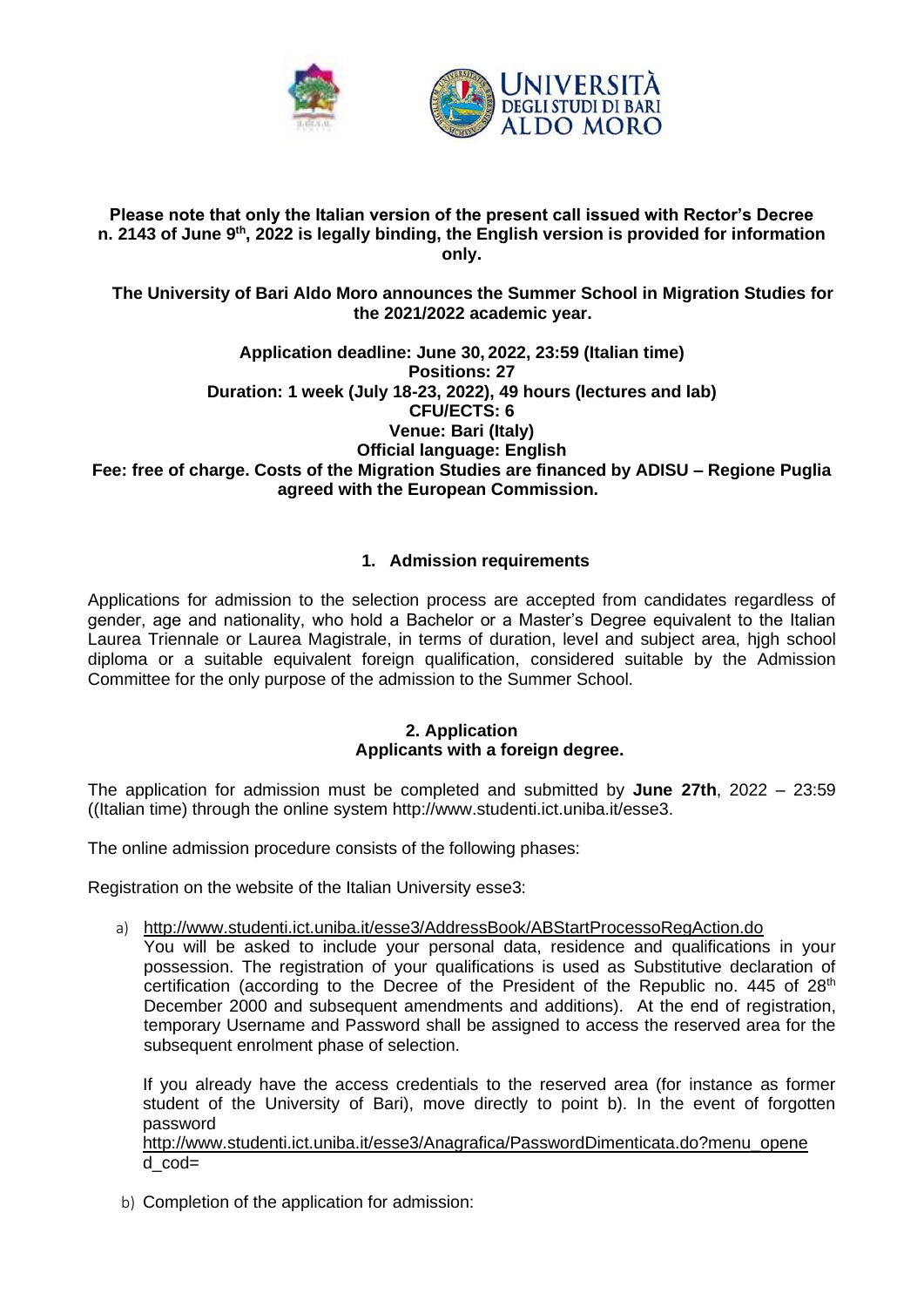

By accessing the reserved area and clicking on "*Concorsi/Test di ammissione*" (*Competitions and Admission tests*), choose the type and title of the course you apply for.

Transmission of the following documents to [alta.formazione@uniba.it](mailto:alta.formazione@uniba.it) (please enter in the subject field, "Admission – Migration Studies"):

- dated and signed CV in English, preferably based on the European model, (specifying the type of degree obtained, the issuing University, graduation date and final score);

- copy of the degree certificate

- copy of I.D. or passport;

- other documents certifying any academic titles and education qualifications useful to attest the candidate's research skills and abilities (Diploma Supplement, Transcript of records, PhD, post degree course, copy of High School Diploma, research activities, *participation in conferences*, seminars or workshops, scientific publications, motivational letter);

-the duly signed application for admission generated by the online system Esse3.

The above-mentioned documents must be sent no later than **June 27th, 2022.**

The documents must be produced in PDF format. Other formats or photos of the documents will not be accepted.

Non-compliance with the deadline indicated for the submission of the application and the transmission of the above-mentioned documents by **June 27th , 2022** implicates the exclusion from the selection.

If upon expiration of the submission of the applications for admission the number of candidates is not enough to achieve the minimum number of expected applications required to activate the Course, it may be decided to reopen the deadline of this announcement.

Any statements or false documents provided by applicants will be prosecuted under Article 76 of Presidential Decree 445/2000 of the Italian law.

### **3.Selection**

The selection of eligible applicants will be carried out by the Admission Committee, designated for this purpose, on the evaluation based on the following criteria:

- Bachelor/Master's Degree: from 0 to 20 points;
- PhD: max 20 points
- Bachelor/Master's Degree/Phd thesis on Summer School topics: max 10 points;
- Post Degree courses and activities: max 15 points;
- Professional activities related to the Summer School aims and scopes; max 15 points;
- Bachelor and Master's Degree on migration studies: max 10 points;
- Other titles/certificates (Register of Career Development Professionals ; knowledge of English): max 10 points.

Overall score of 100 points available. Preference will be given to studies relating the topics of the Summer School.